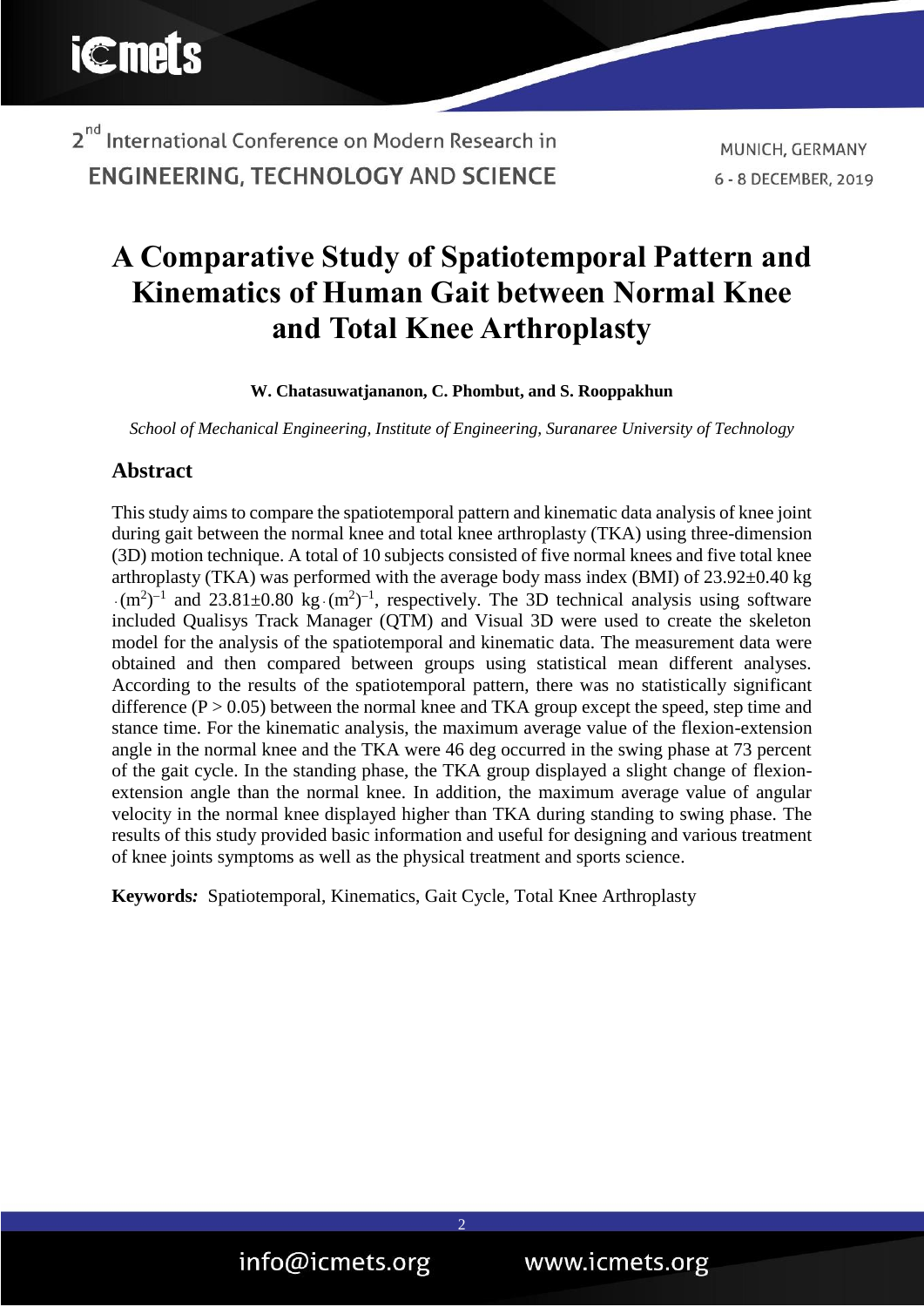MUNICH, GERMANY 6 - 8 DECEMBER, 2019

### **INTRODUCTION**

Human-life activities have motion of human body entire time such as walking, sitting, sporting or exercising, and some postures of motion effect to knee joint directly which become injured at the knee joint. Especially, a chronic injury is occurred knee joint osteoarthritis in elder by which are sophisticated-high risk more than adults [1]. The cause of the knee joint occurs from the damaged surface of bone between the distal femur and proximal tibia which are from the accident and wear aspect toward painful. In addition, solutions of treatment have different levels to treat until medication, injections, and surgery of knee joint from normal to serious injuries respectively [2]. Furthermore, this serious injury cannot recover that it has to be surgery for knee joint replacement as known as total knee arthroplasty (TKA) [3]. After surgery, it found that the motion of TKA patients distinguishes from normal knee [4]. This condition leads to the study on the kinematics of knee joint and spatiotemporal. For spatiotemporal gait parameters is explained that of speed, cycle time, step length and stride length, there are several techniques to solve these problems [5].

Nowadays, the techniques have been used by calculated photographs, video-recorded motion, and 3D-motion analysis. Particularly, the 3D-motion analysis utilized an infrared camera system and a reflective marker. Utilizing this advanced technology is in both facet sporting and medical. In addition, the advantages of this technique, are high precision, inexpensive and portable.

From mentioned, this is interesting to study walking motion of knee joint in normal knee comparing with TKA. In this study, the collected data included spatiotemporal analysis (such as step length, step time, stance time, etc.,), also kinematics, for instance, angle angular velocity and angular acceleration were performed during the gait cycle based on the 3D-motion analysis. All 10 subjects consisted of 5-normal and 5-TKA at the Suranaree University of Technology and Suranaree Hospital in Thailand was considered and then compared between among groups. Basic information of this study would lead to the application for medical treatment and physical sports science.

#### **A. Biomechanics of Knee Joint**

Biomechanics is the science of movement of a human body in which muscles, bones, tendons, and ligaments work together for the movement of the human body. The mind is to control the movements like a machine. The intrinsic mechanics of this machine gradually became clear through the work of the scientists. The knee joint is flexed and attached to the bone of the thigh. Quadricep muscles are bounded under the knee. Various forces acting on the knee and excessive pressure on the ligaments due to overload in various activities take place, which affects the functioning of the knee due to injuries such as rupture in ligaments [6].

In motion study of the knee joint, kinematics and kinetics were performed to study knee joint movement. The kinematics is the study of translation, rotation, velocity, acceleration, and inertia of knee joint during motion while kinetics consider the forces that cause them to move.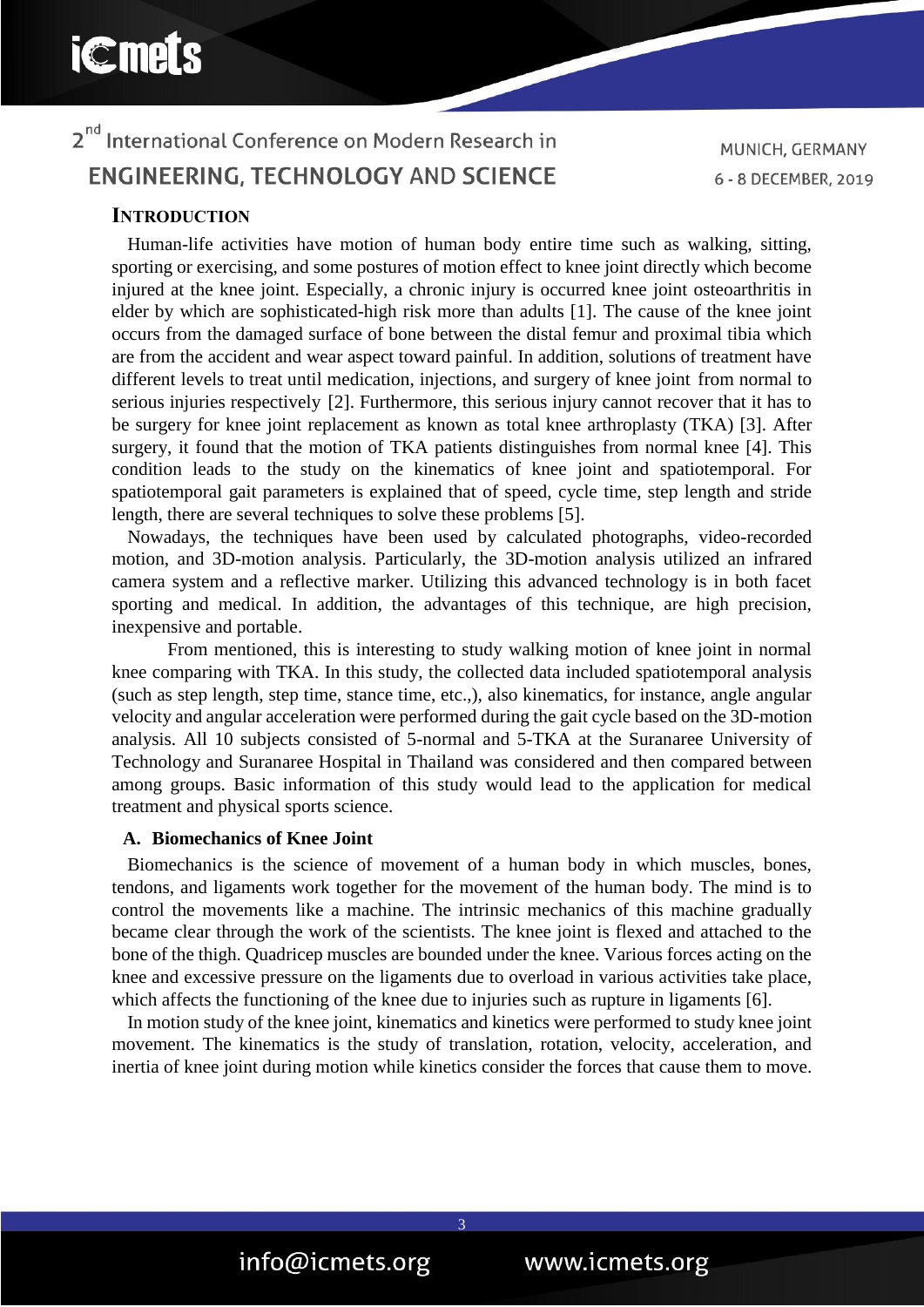MUNICH, GERMANY 6 - 8 DECEMBER, 2019



Fig. 1. Flexion – extension motion of human knee in the sagittal plane.

#### **B. Normal Gait Cycle**

**i**Cmets

The normal gait cycle is a repetitive pattern involving steps. The step time is the time between the heel strike of one leg and the heel strike of the contralateral leg. Step width can be described as the mediolateral space between the two feet. Classification of the gait cycle involves two main phases: the stance phase (ST) and the swing phase (SW). The stance phase (ST) occupies a 60 percent gait cycle while the swing phase (SW) occupies only 40 percent of it as shown in Fig. 2 [7]. According to the initial contact, heel strike is a short period that begins the moment the foot touches the ground and the first phase of double support. In the foot flat or loading response phase, the body absorbs the impact of the foot by rolling in pronation. The body is supported by one single leg. In midstance, the body begins to move from force absorption at impact to force propulsion forward. Heel off begins when the heel leaves the floor. In this phase, the bodyweight is divided over the metatarsal heads. On toe-off, the toe leaves the ground. Thus, start the swing phase. In the early swing phase, the hip extends and the hip flexes in the mid-swing phase. The late swing/declaration phase begins with hip flexion, a locked extension of the knee and a neutral position of the ankle.



#### **C. Kinematics of Knee**

Kinematics is a branch of classical mechanics that describes the motion of points, bodies (objects), and systems of bodies (groups of objects) without considering the forces that cause them to move. In kinematics analysis, 3-D motion capture was used to study. Walking is the most activity that was used for the kinematics study. The analytical kinematics information of walking at the stance phase found that knee has flexion approximal  $0 - 6$  degrees (slowly walking), 6 to 12 degrees (normal walking), and 12 - 18 degrees (quickly walking). During the flexion-extension of the knee joint at the swing phase, the range of motion approximately is 67 degrees, and increase to 83 and 90 degrees in walking and stair descent, respectively.

4

www.icmets.org

info@icmets.org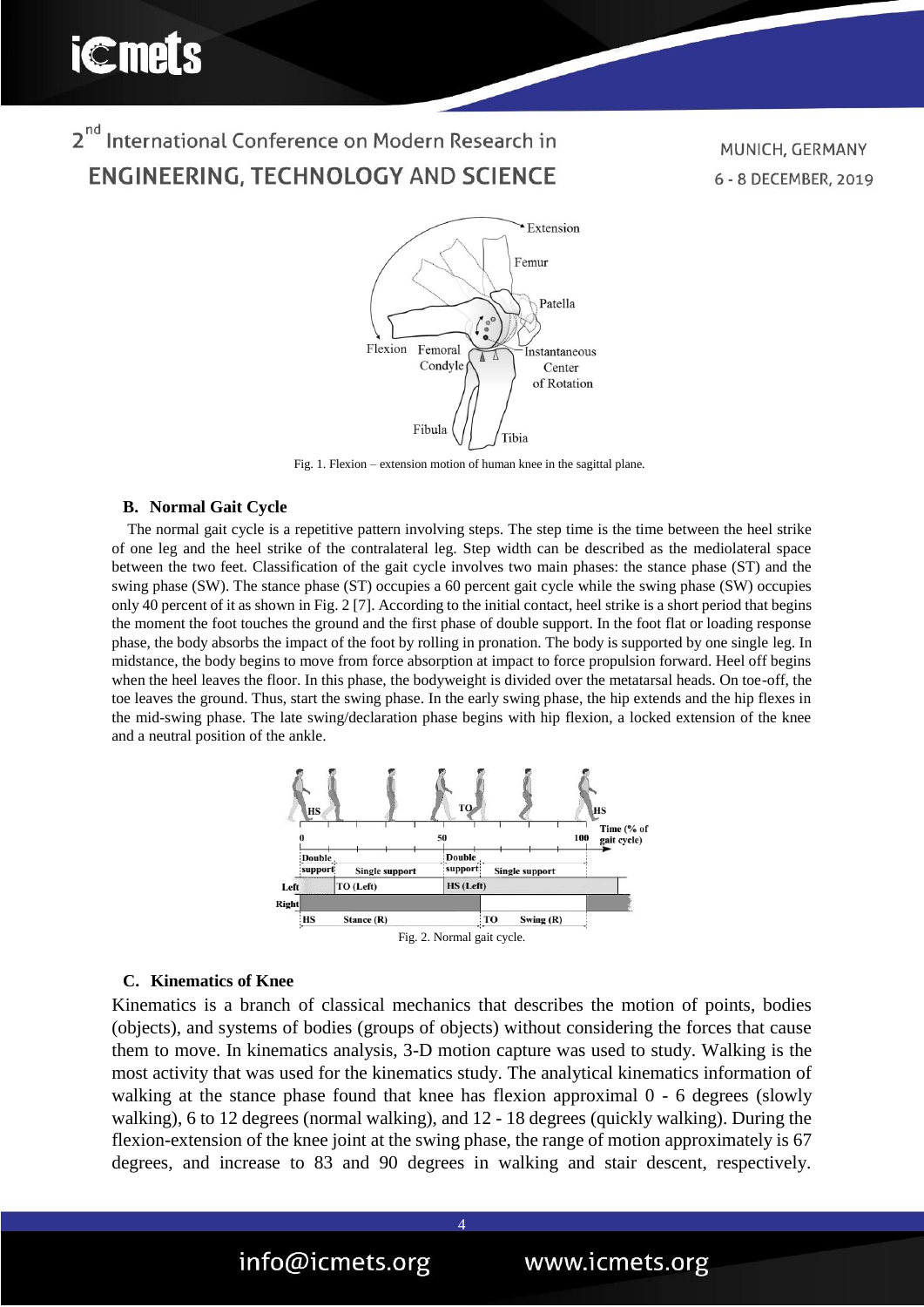**i**Cmets

MUNICH, GERMANY 6 - 8 DECEMBER, 2019

Furthermore, the knee joint has an extension and external rotation or flexion and internal rotation of the tibia which calls the screw home mechanism.



Fig. 3. Range of motion of the tibiofemoral joint in the sagittal plane during level walking in one gait cycle .

Knee flexion-extension begins when heel strike at 0 percent gait cycle to toe-off at 62 percent gait cycle and the heel return to heel strike at 100 percent gait cycle shown in Fig. 3[8]. During flexion-extension, the tibia rotates around the femur which the external and internal rotation has approximal 10 degrees.

#### **D. Spatiotemporal Analysis**

Spatiotemporal analysis derived from the temporal and spatial occurrence of the stance and swing phases. Normal values are provided in Fig. 4 [9].

Stride length is a distance between proximal end position of the foot at ipsilateral heel strike to the proximal end position of the foot at the next ipsilateral heel strike.

Stride width is a mediolateral distance between proximal end position of the foot at ipsilateral heel strike to the proximal end position of the foot at the next contralateral heel strike.

Step length is a distance between the proximal end position of the contralateral foot at the previous contralateral heel strike to the proximal end position of the ipsilateral foot at the ipsilateral heel strike.

Speed is computed using the actual stride length / actual stride time.

- Cycle time is the actually computed time from the stride length/stride time. Computed speed uses the average of all the parts of the gait cycle which are seen and sums up the parts.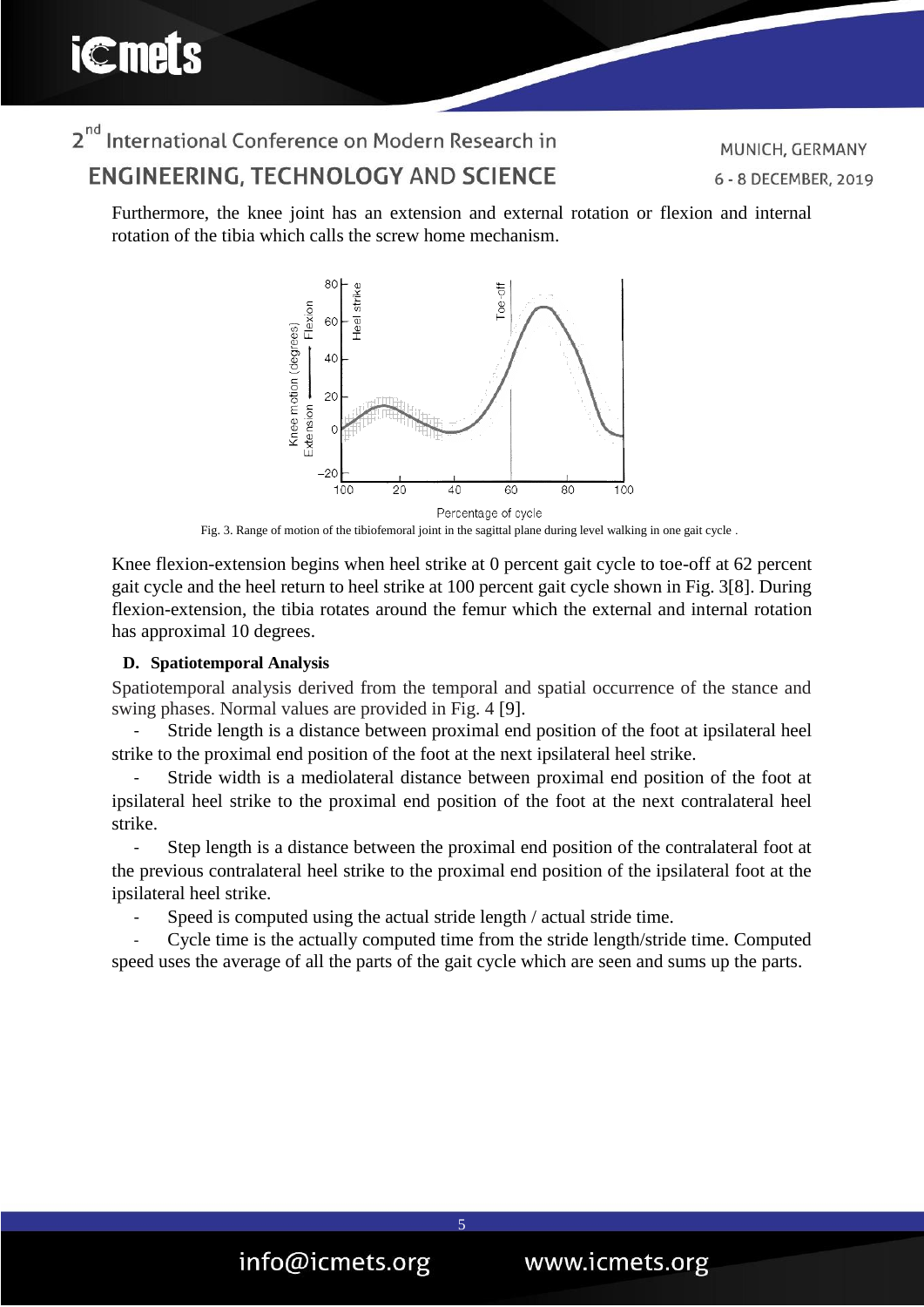

**Stride Length** 

Fig. 4. Spatiotemporal gait parameters II. MATERIALS AND METHODS

**A. Subject**

Firstly, data records should be preserved by the Human Research Ethics Committee (HREC) follows by Suranaree University of Technology requirement that is human research and experimental (2012). After HREC accepted the proposal (EC-61-101). A total of 10 subjects consisted of five-normal knee and five-TKA in both males and females. The normal knee groups had an average BMI of  $23.92 \pm 0.40 \text{ kg}(\text{m}^2)^{-1}$ , the average weight of 67.10  $\pm$  4.89 kg, and an average high of  $1.67 \pm 0.06$  m. While the TKA groups had an average BMI of 23.81  $\pm$ 0.80 kg(m<sup>2</sup>)<sup>-1</sup>, the average weight of 62.22  $\pm$  9.40 kg, and an average high of 1.61  $\pm$  0.10 m.

### **B. Data acquisition**

In this study, the total number of 6 infrared cameras (Qualisys, Oqus 700+) were used to motion capture speed shutter of cameras was 1,000 frame rate/second. The subjects were replaced a reflective 43 markers on bodies by referred Plug-in gait markers (Vicon's) that shown in Fig. 5. Then, the subject was recorded motion during walking by cameras.



Fig. 5. Anatomical locations used reflective maker placement on the body normal knee (left) and TKA. (right)

## *C. 3D Modeling and Analysis*

The motion data were analyzed using the Qualisys Track Manager (QTM) software. The data were exported to the c3d file format which imported to the advanced biomechanics software called Visual3D v5 professional (C-Motion, 2015) for analytical and observative movement of the knee joint. The obtained data were used to create a skeleton model by interconnected pieces link of the marker as following Fig. 6.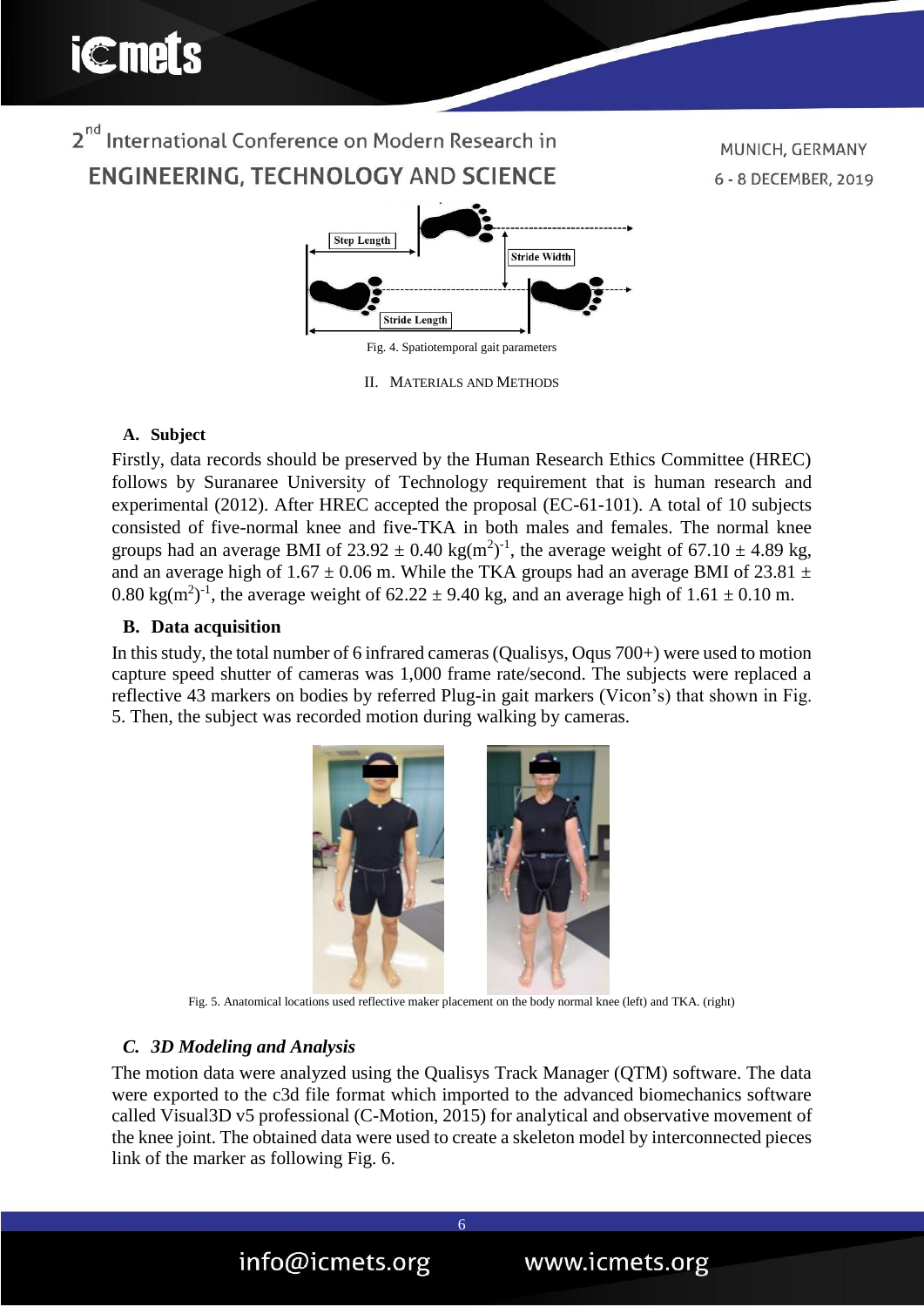

MUNICH, GERMANY 6 - 8 DECEMBER, 2019



from QTM (left) and Visual3D (right) software

 $\overline{\phantom{a}}$ 

After that, we have created a human skeleton model. It will analyze kinematics which consists of spatiotemporal parameters, flexion-extension angle of the knee, angular velocity and angular acceleration that relate to the frame rate. As following Fig. 7 In order to analyze the walking mode.



Fig. 7. Three-dimensional skeletal models during walking

#### **D. Statistical Analysis**

The statistical analysis was performed by using statistical and data analysis software package (Minitab, LLC., United Kingdom). The measurement data were expressed as mean ± standard deviation. For the comparative spatiotemporal parameter between the normal knee and TKA, the comparison of the mean (t-test) were considered statistical different at the level of p-value  $< 0.05$ .

## **III. RESULTS AND DISCUSSION**

info@icmets.org

According to the study of human gait, 10 volunteers have repeated the test of 3 times per person. Using the 3D motion techniques, the spatiotemporal parameters and kinematics parameter consisted of the extension-flexion angle, angular velocity, and angular acceleration the were considered. The results of the spatiotemporal gait parameter in the normal knee and TKA groups showed in Table I. Also Figure 8 to Figure 11 displayed the results of gait analysis in each group.

TABLE I: COMPARISON OF SPATIOTEMPORAL GAIT PARAMETERS BETWEEN NORMAL HUMAN AND TKA GROUP AS MEAN (±SD)

 $\overline{7}$ 

www.icmets.org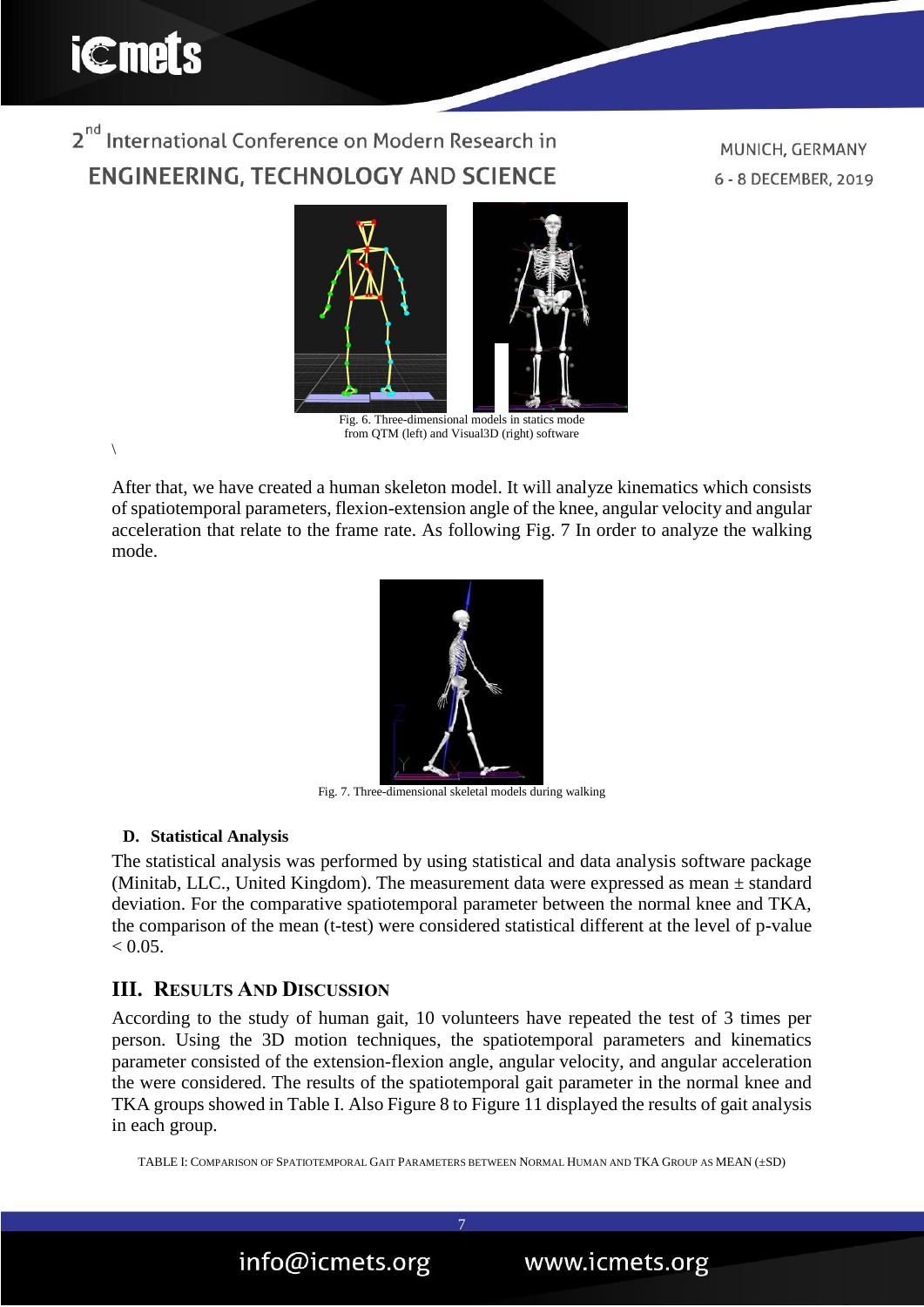## MUNICH, GERMANY 6 - 8 DECEMBER, 2019

|                     | <b>Normal</b>         |              | TKA                  |              | P     |
|---------------------|-----------------------|--------------|----------------------|--------------|-------|
|                     | $(n=5)$               |              | $(n=5)$              |              | value |
| Speed $(m/s)^*$     | $0.815 \ (\pm 0.11)$  |              | $0.602 \ (\pm 0.13)$ |              | 0.023 |
| Cycle time $(s)$    | $1.360 \ (\pm 0.11)$  |              | $1.610 \ (\pm 0.19)$ |              | 0.076 |
| Stride width (cm)   | $12.500 \ (\pm 2.70)$ |              | $14.200 (\pm 3.40)$  |              | 0.407 |
| Stride length (cm)  | $111.100 (\pm 9.90)$  |              | $96.900 (\pm 10.4)$  |              | 0.058 |
|                     | Left                  | Right        | Left                 | Right        |       |
| Step length (cm)    | 52.00                 | 59.10        | 45.90                | 51.00        | 0.057 |
|                     | $(\pm 9.50)$          | $(\pm 3.20)$ | $(\pm 5.70)$         | $(\pm 7.50)$ |       |
| Step time $(s)^*$   | 0.66                  | 0.70         | 0.78                 | 0.82         | 0.043 |
|                     | $(\pm 0.06)$          | $(\pm 0.05)$ | $(\pm 0.10)$         | $(\pm 0.10)$ |       |
| Stance time $(s)^*$ | 0.85                  | 0.84         | 1.02                 | 1.03         | 0.049 |
|                     | $(\pm 0.09)$          | $(\pm 0.09)$ | $(\pm 0.15)$         | $(\pm 0.16)$ |       |
| Swing time $(s)$    | 0.52                  | 0.51         | 0.60                 | 0.56         | 0.246 |
|                     | $(\pm 0.04)$          | $(\pm 0.04)$ | $(\pm 0.07)$         | $(\pm 0.08)$ |       |
| Initial double      | 0.19                  | 0.15         | 0.26                 | 0.20         | 0.230 |
| Support $(s)$       | $(\pm 0.04)$          | $(\pm 0.05)$ | $(\pm 0.06)$         | $(\pm 0.07)$ |       |

\*Significant difference between normal and TKA (P < 0.05).

Table I showed the comparison results of spatiotemporal parameters between the normal knee and the TKA group. There was no statistically significant difference ( $p < 0.05$ ) between two groups except speed, step time, and stance time. During the gait cycle, the average speed of normal knee was faster than the TKA group, while the step time and the stance time in the normal knee were less than the TKA group. However, the mean value of cycle time in the TKA group was higher than the normal knee. From the previous study, the standard range of a gait cycle was 1.0 seconds to 1.4 seconds (60 percent of the gait cycle) [10]. In addition, there was no statistically significant difference between spatiotemporal parameters of the left and right sides.

The results of the flexion-extension angle in each percent of the gait cycle in the normal knee and TKA group displayed in Fig. 8(a) and Fig. 8(b), respectively. The vertical lines described from stand to swing phase (62 percent gait cycle). Clearly, the maximum flexion-extension angle of the normal knee and TKA group exhibited an average value of 46.06 deg and 45.19 deg at the swing phase of the gait cycle, respectively. Generally, the maximum angle was proximal of 67 deg during walking [8].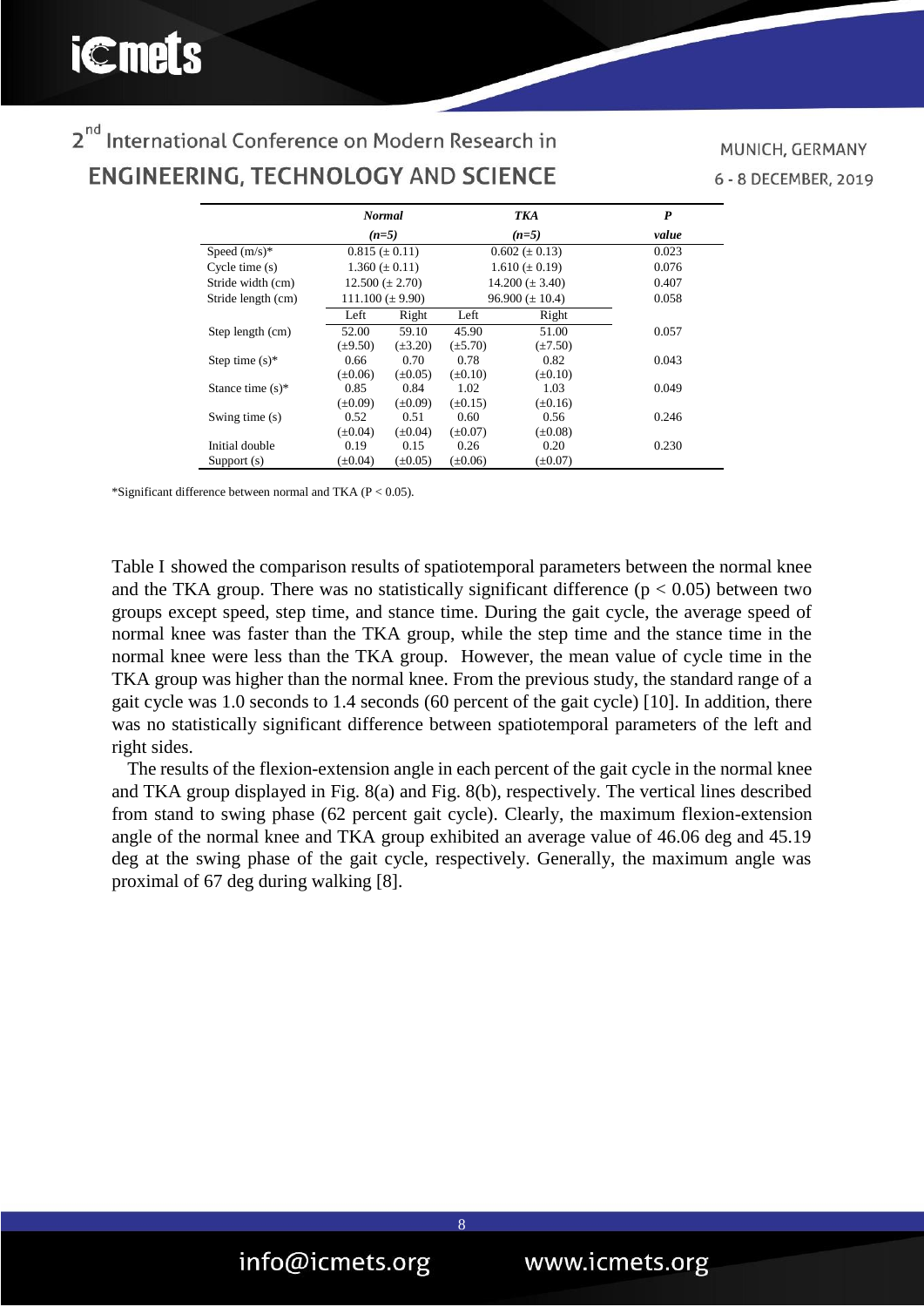

MUNICH, GERMANY 6 - 8 DECEMBER, 2019

Fig. 8. Relationship between the flexion-extension angle and gait cycle (a) Normal knee (b) TKA.

Fig. 9(a), the results of maximum average angular velocity in the normal knee was displayed 249.03deg $($ s)<sup>-1</sup> of the gait cycle (stand to swing phase), while in TKA group revealed the maximum average angular velocity of 211.97 deg $(5)^{-1}$  of gait cycle (swing phase) as shown in Fig 9 (b). This was similar to the experiment of Diane L. [11] who studied the gait cycle with the maximum angular velocity in a range of 190 deg $\cdot$  (s)<sup>-1</sup> to 420 deg $\cdot$  (s)<sup>-1</sup>.

Fig. 10(a) and Fig. 10(b) showed the result of an average maximum value of angular acceleration in the normal knee and TKA groups as 2,817.84 deg  $\cdot$  (s)<sup>-2</sup> and 2,200.97 deg  $\cdot$  (s)<sup>-2</sup> of the gait cycle, respectively.

```
Stand
                Swing
```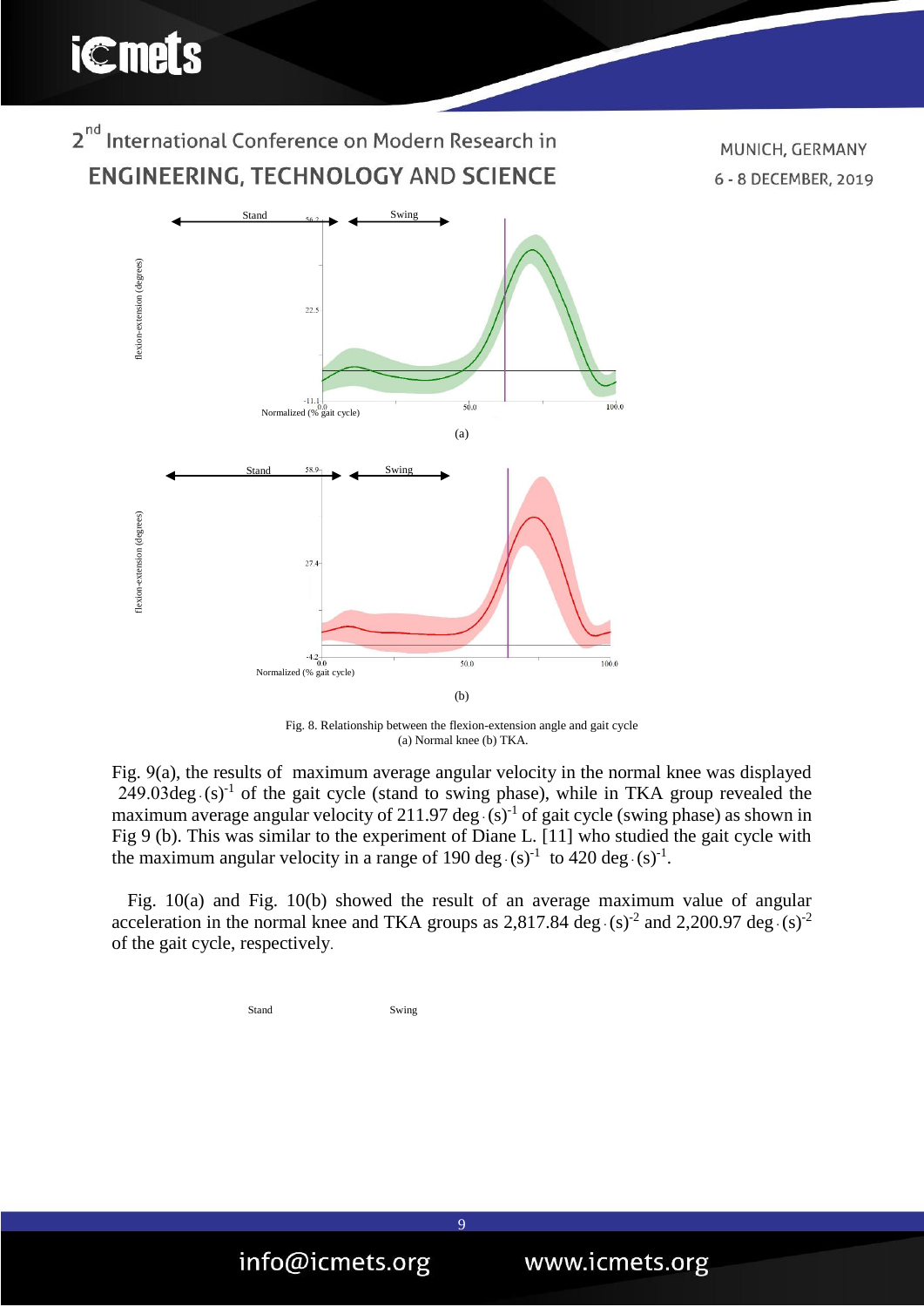



MUNICH, GERMANY 6 - 8 DECEMBER, 2019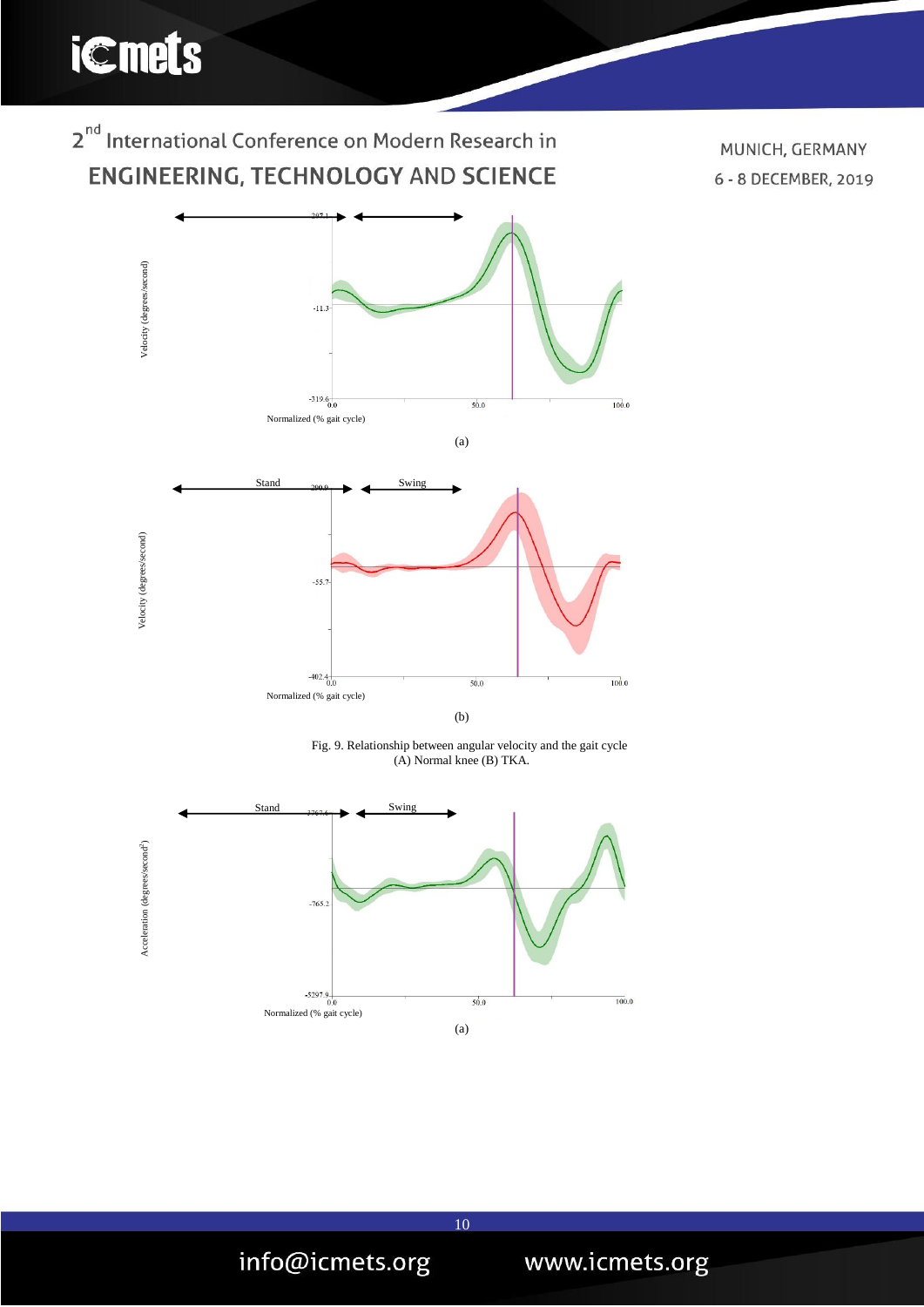

**i**Cmets

Fig. 10. Relationship between angular acceleration and gait cycle (a) Normal knee (b) TKA.

In the standing phase as in Fig. 11 (a), TKA had a flexion-extension angle lower than the normal knee. During the swing phase, the flexion-extension angle of normal knee and TKA was similar. From Fig. 11 (b), the results showed the maximum angular velocity of the normal knee that occurred in the swing phase (62 percent of the gait cycle), while TKA had maximum angular velocity in the swing phase.

Angular acceleration as in Fig. 11 (c) had a similar value to both of the normal knee and TKA in the standing phase. In the swing phase, the maximum angular acceleration of normal knee difference from TKA. In addition, angular acceleration also changed the value from negative to positive.

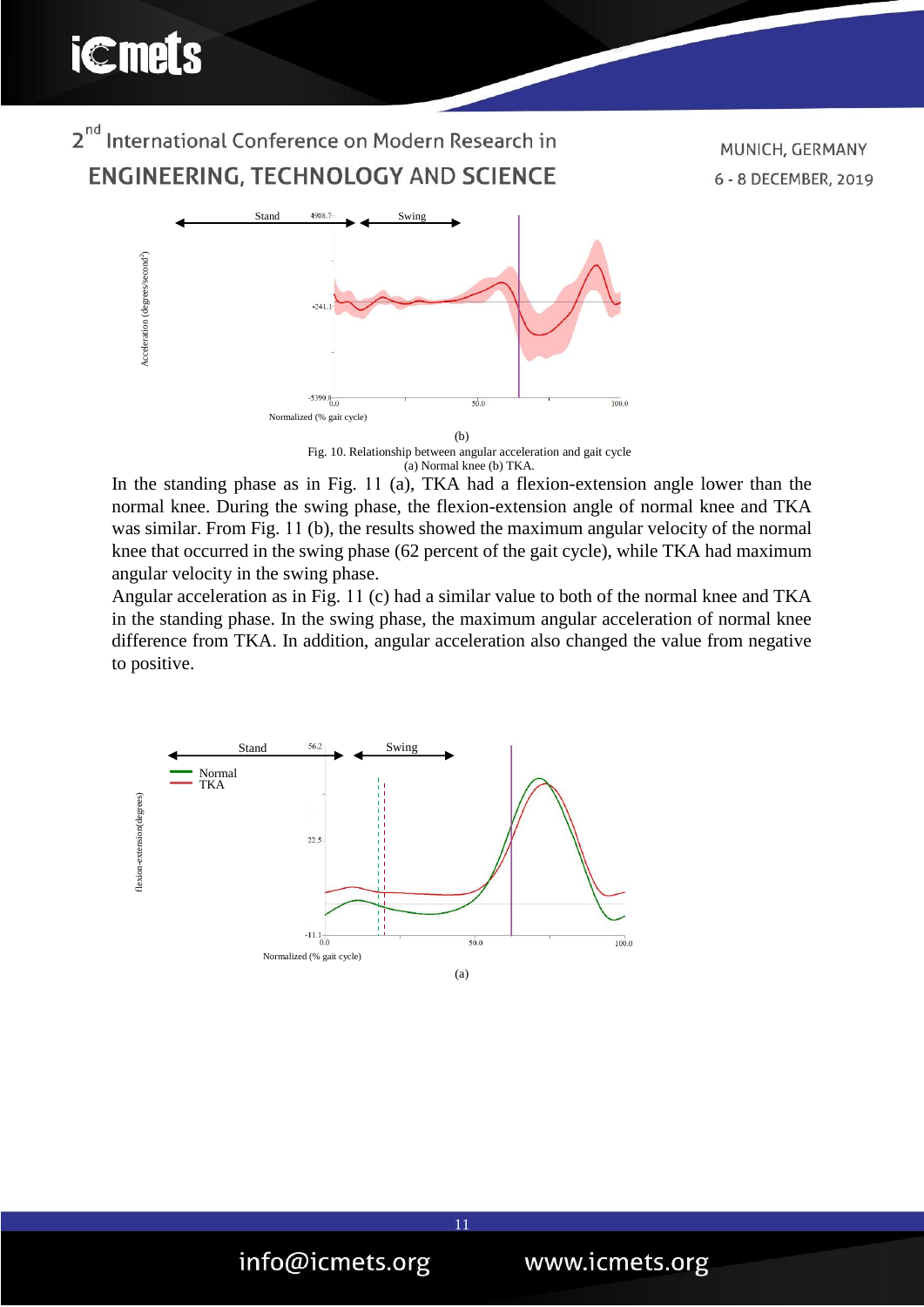

Fig. 11. Comparative kinematics values between the normal knee and TKA group: (a) flexion-extension angle, (b) angular velocity, and (c) angular acceleration.

## **IV. CONCLUSION**

In this study, the spatiotemporal patterns and kinematics analysis of the gait cycle in the normal knee and TKA using 3D motion analysis were presented. The results revealed that the average speed, step time, and stance time was statistically significantly different between the normal knee and TKA. The magnitude of average speed in the normal knee was higher than the TKA group, while the step time and stance timeless than TKA. For the kinematics study, the flexionextension angle including the angular acceleration was no significantly different between the normal knee and TKA, while there was significantly different in the angular velocity. This study provides useful for various treatment of knee joints symptoms in order to develop physical treatment and sports science.

### **ACKNOWLEDGMENT**

The authors would like to thank Asst. Prof. Dr. Pornthep Rachanavy, lecturer of sports sciences, Suranaree University of Technology, for advice on the use of equipment, analytical software, and the facility in a biomechanics laboratory. Also, the authors would like to acknowledge Asst. Prof. Lt. Col. Bura Sindhupakorn, M.D., lecturer of orthopedic surgery, Suranaree University of Technology, for useful suggestions and screening for volunteers